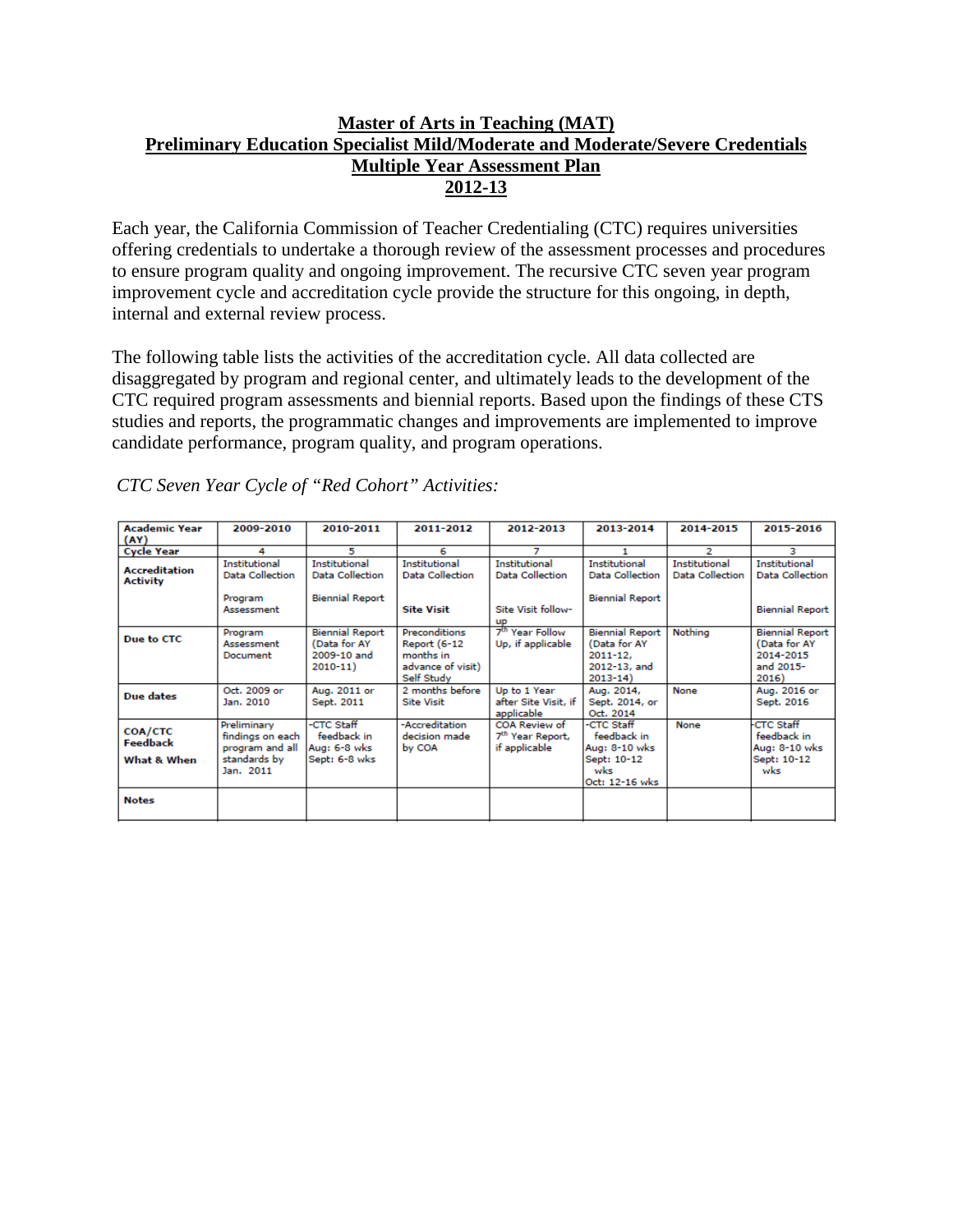#### *CTC Accreditation Cycle*



### **Methods of Assessment and Criteria for Success**

Assessment data is collected and analyzed through internal and external sources from a variety of stakeholders to include candidates, adjunct faculty, full and part time faculty, university supervisors, and advisory councils. Given that courses are offered in 8 week quads, *candidates* provide feedback through completion of signature assignments and IDEA course evaluations in 8 week cycles throughout the academic year. As they conclude their program of study, *candidates* also provide feedback by completing the Exit Survey on TaskStream. *Advisory councils* meet three times a year to discuss current trends and best practices, making recommendations for revisions in the assessment practice. To ensure a set of balanced assessment measures, *full time faculty, part time faculty, and adjunct faculty* meet semi-annually to review the collected data and consider revisions in the assessment practice. Because the state credentialing standards are integrated into the signature assignments, all candidates are expected to be at the proficient level with a score of "3" in each signature assignment rubric criteria. The assessments are listed below:

### *1. Coursework Assessments*

Using TaskStream as the primary data storage system, the program collects key assessments known as signature assignments to gauge candidates' progress throughout their course of study and ensure CTC program standards are met. Each signature assignment is evaluated using a supporting rubric. Annually (end of each academic year), collected data is disaggregated by regional center and analyzed with results informing areas for program improvement. Rubrics may be found in the appendix.

• **Signature Assignment:** In EDU 600, Foundations of Education, the signature assignment requires candidates to demonstrate an understanding of research-based learning theories by choosing a method of delivery for the lesson and presentation. The PLNU lesson plan format is used and includes both ELD and Content standards. The candidates demonstrate knowledge of research-based theories and principles of human learning and development through this assessment. A reflection at the end of the lesson describes how the theories affect learning and resonate with the candidates' beliefs.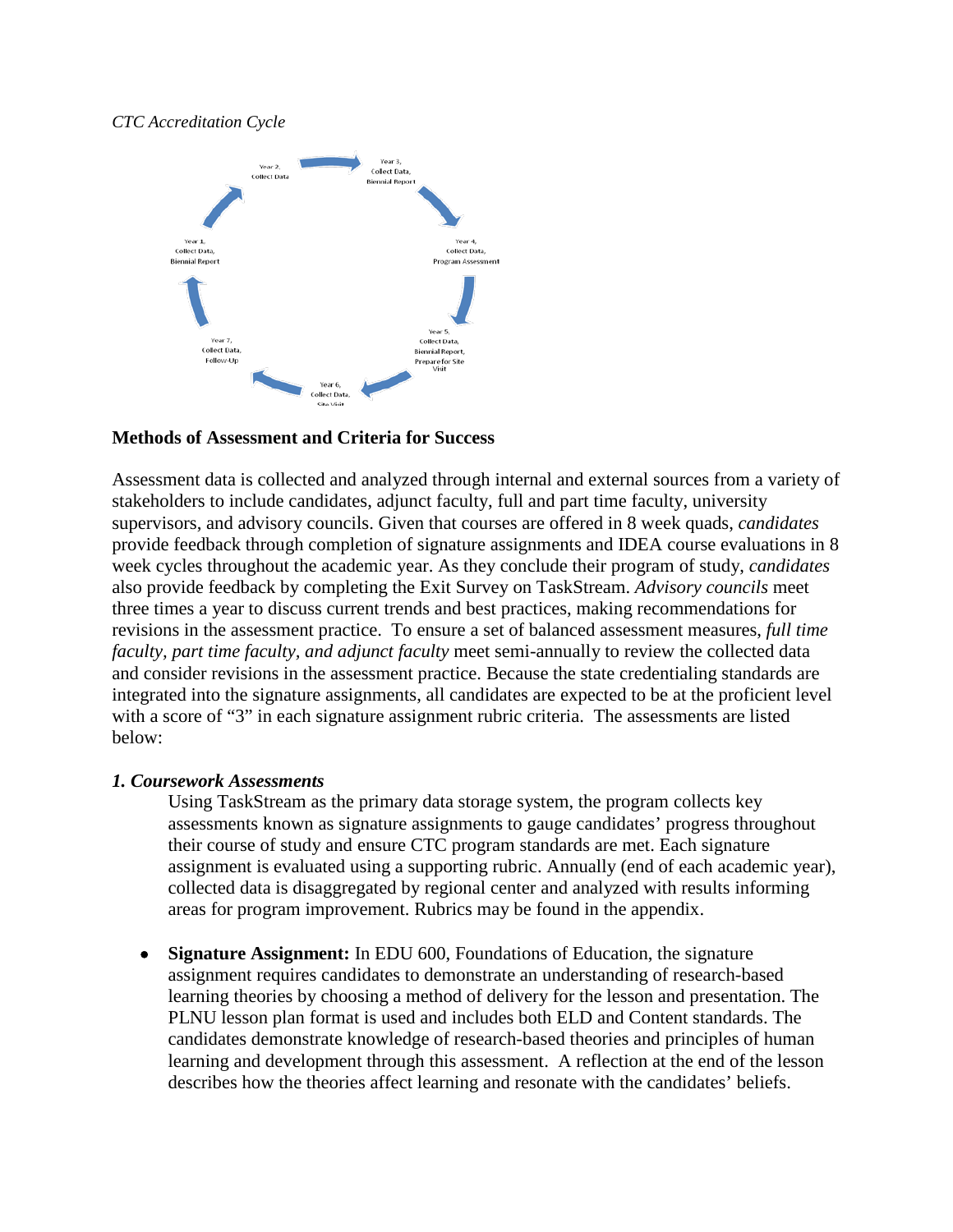- **Signature Assignment:** In EDU 610, Methods of Teaching Reading and Writing , candidates complete a Literacy Case Study on a student from their fieldwork experience. Candidates prepare their case study using the teaching and learning cycle: plan, teach reflect, and apply to communicate next steps for this student.
- **Signature Assignment:** In EDU 650, Assessment Procedures and Services for Students with Disabilities, candidates complete a Positive Behavior Support Plan for a student with behavior challenges by reviewing a case of a student who requires a functional behavioral analysis and behavior support plan. The analysis includes the steps taken for the functional behavioral analysis, (slow and fast triggers, communicative intent, etc.), the assessment results, 3 goals/objectives for the IEP to include: behavior reduction, teaching of an alternative skill, and increasing the quality of life. The plan includes materials, technology, supports, assessment system as well contacts with all stakeholders (student, parents, DIS, etc.) and when the team will reassemble to review progress or lack of progress. A personal reflection is also be completed to identify new learnings and personal philosophy on supporting students with behavioral challenges.
- **Signature Assignment:** In EDU 652, Collaboration and Consultation for IEPs, an Instructional Collaboration Project is completed by candidates. They use the Instructional Collaborative Lesson planning template as well as California State Standards to prepare a comprehensive lesson that delineates the role of a special education teacher, DIS provider, and paraeducator in collaboration with the general education staff in meeting the diverse needs of the students with disabilities and English Learners with special needs. The lesson includes: 1.) the content area and supporting standards, 2.) lesson objectives, 3.)considerations for 3 select students , their IEP objectives and specific supports and services as well as the data collection that will be integrated, 4.) co-teaching approaches used, 5.)room arrangement, 6.) materials, 7.) assessment products, 8.) a five step lesson with the responsibilities of each staff member delineated, and 9.) Lesson follow-up and reflection.
- **Signature Assignment**: In GED 672, Philosophy of Education, candidates develop their own individual philosophy of education that addresses the following components: their view of students and the role of education, identification of strands of philosophical thought studied in the course (e.g., Idealism, Essentialism, Progressivism, Pragmatism), and be able to relate components of the professional standards for their field to a current issue in education.
- **Signature Assignment:** In GED 689P, candidates develop a power point presentation to provide an overview of their research study that is ultimately presented before a faculty panel. The power point summarizes their topic area, research questions, methodology, population, data collection and findings.

### *2.Dispositions of Noble Character Assessments*

Again, utilizing Task Stream candidates are assessed by professors on the School of Education Dispositions of Noble Character. Candidates also self-assess on the Dispositions